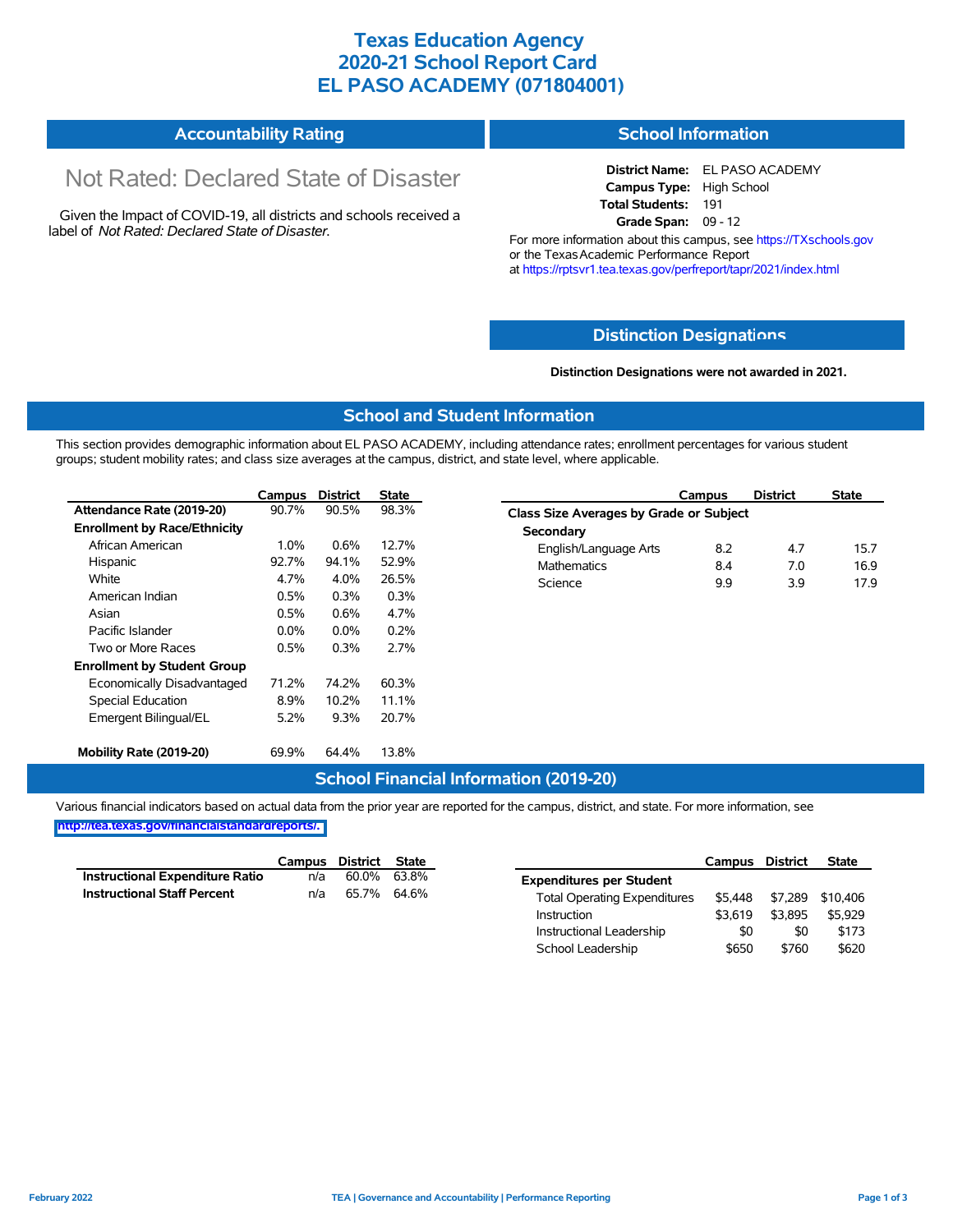## **Texas Education Agency 2020-21 School Report Card**

### **STAAR Outcomes**

This section provides STAAR performance and outcomes. **Please note that due to the cancellation of spring 2020 STAAR administration due to the COVID-19 pandemic, 2019 results are shown.**

|                                                                                                         |      |              |                 |        |                                     |      |                          |                    |       |                 | Two                          |        |  |  |
|---------------------------------------------------------------------------------------------------------|------|--------------|-----------------|--------|-------------------------------------|------|--------------------------|--------------------|-------|-----------------|------------------------------|--------|--|--|
|                                                                                                         |      |              |                 |        |                                     |      |                          |                    |       |                 | or                           |        |  |  |
|                                                                                                         |      | <b>State</b> | <b>District</b> | Campus | <b>African</b><br>American Hispanic |      | White                    | American<br>Indian | Asian | <b>Pacific</b>  | More<br>Races                | Econ   |  |  |
| STAAR Performance Rates at Approaches Grade Level or Above (All Grades Tested)                          |      |              |                 |        |                                     |      |                          |                    |       | <b>Islander</b> |                              | Disadv |  |  |
| All Subjects                                                                                            | 2021 | 67%          | 69%             | 72%    | *                                   | 73%  | 40%                      | $\ast$             |       |                 | $\ast$                       | 71%    |  |  |
|                                                                                                         | 2019 | 78%          | 73%             | 68%    | $\overline{a}$                      | 67%  | 89%                      |                    |       |                 |                              | 61%    |  |  |
| ELA/Reading                                                                                             | 2021 | 68%          | 56%             | 61%    | $\ast$                              | 62%  | $\ast$                   |                    |       |                 | $\overline{\phantom{a}}$     | 59%    |  |  |
|                                                                                                         | 2019 | 75%          | 51%             | 48%    | $\qquad \qquad \blacksquare$        | 46%  | 80%                      |                    |       |                 | $\qquad \qquad \blacksquare$ | 41%    |  |  |
| <b>Mathematics</b>                                                                                      | 2021 | 66%          | 48%             | 40%    | $\blacksquare$                      | 40%  |                          |                    |       |                 | $\overline{\phantom{a}}$     | 30%    |  |  |
|                                                                                                         | 2019 | 82%          | 77%             | 67%    | $\overline{\phantom{a}}$            | 67%  |                          |                    |       |                 | $\overline{a}$               | 50%    |  |  |
| Science                                                                                                 | 2021 | 71%          | 80%             | 88%    | $\overline{a}$                      | 93%  | $\ast$                   |                    |       |                 | $\overline{a}$               | 92%    |  |  |
|                                                                                                         | 2019 | 81%          | 88%             | 81%    | $\overline{a}$                      | 80%  | $\ast$                   |                    |       |                 | $\frac{1}{2}$                | 73%    |  |  |
|                                                                                                         |      |              |                 |        |                                     |      |                          | $\ast$             |       |                 | $\ast$                       |        |  |  |
| Social Studies                                                                                          | 2021 | 73%          | 93%             | 92%    |                                     | 92%  | $\ast$                   |                    |       |                 |                              | 90%    |  |  |
|                                                                                                         | 2019 | 81%          | 92%             | 88%    | $\overline{a}$                      | 87%  |                          |                    |       |                 |                              | 84%    |  |  |
| STAAR Performance Rates at Meets Grade Level or Above (All Grades Tested)<br>$\ast$<br>$\ast$<br>$\ast$ |      |              |                 |        |                                     |      |                          |                    |       |                 |                              |        |  |  |
| All Subjects                                                                                            | 2021 | 41%          | 39%             | 44%    |                                     | 44%  | 20%                      |                    |       |                 |                              | 41%    |  |  |
|                                                                                                         | 2019 | 50%          | 33%             | 32%    | $\ast$                              | 30%  | 78%<br>$\ast$            |                    |       |                 |                              | 25%    |  |  |
| ELA/Reading                                                                                             | 2021 | 45%          | 41%             | 48%    |                                     | 48%  |                          |                    |       |                 | $\overline{a}$               | 41%    |  |  |
|                                                                                                         | 2019 | 48%          | 25%             | 30%    | $\overline{\phantom{a}}$            | 28%  | 60%                      |                    |       |                 | $\qquad \qquad \blacksquare$ | 23%    |  |  |
| Mathematics                                                                                             | 2021 | 37%          | 20%             | 20%    | $\blacksquare$                      | 20%  | ۰                        |                    |       |                 | $\overline{a}$               | 20%    |  |  |
|                                                                                                         | 2019 | 52%          | 9%              | 11%    | $\blacksquare$                      | 11%  |                          |                    |       |                 | $\overline{a}$               | 0%     |  |  |
| Science                                                                                                 | 2021 | 44%          | 40%             | 44%    | $\overline{\phantom{a}}$            | 50%  | $\ast$                   |                    |       |                 | $\overline{a}$               | 42%    |  |  |
|                                                                                                         | 2019 | 54%          | 35%             | 25%    | $\overline{a}$                      | 20%  | $\ast$                   |                    |       |                 | $\frac{1}{2}$                | 9%     |  |  |
| Social Studies                                                                                          | 2021 | 49%          | 43%             | 50%    |                                     | 47%  |                          | $\ast$             |       |                 | $\ast$                       | 48%    |  |  |
|                                                                                                         | 2019 | 55%          | 46%             | 39%    |                                     | 37%  | $\ast$                   |                    |       |                 |                              | 34%    |  |  |
| STAAR Performance Rates at Masters Grade Level (All Grades Tested)                                      |      |              |                 |        |                                     |      |                          |                    |       |                 |                              |        |  |  |
| All Subjects                                                                                            | 2021 | 18%          | 8%              | 9%     | $\ast$                              | 8%   | 0%                       | $\ast$             |       |                 | $\ast$                       | 8%     |  |  |
|                                                                                                         | 2019 | 24%          | 6%              | 6%     | $\overline{a}$                      | 5%   | 11%                      |                    |       |                 | $\overline{a}$               | 2%     |  |  |
| ELA/Reading                                                                                             | 2021 | 18%          | 3%              | 2%     | $\ast$                              | 2%   | $\ast$                   |                    |       |                 | $\overline{a}$               | 0%     |  |  |
|                                                                                                         | 2019 | 21%          | 0%              | 0%     | $\blacksquare$                      | 0%   | 0%                       |                    |       |                 | $\overline{\phantom{a}}$     | 0%     |  |  |
| <b>Mathematics</b>                                                                                      | 2021 | 18%          | 4%              | 0%     | $\blacksquare$                      | 0%   | $\overline{\phantom{a}}$ |                    |       |                 | $\overline{a}$               | 0%     |  |  |
|                                                                                                         | 2019 | 26%          | 0%              | 0%     | $\overline{a}$                      | 0%   |                          |                    |       |                 |                              | 0%     |  |  |
| Science                                                                                                 | 2021 | 20%          | 6%              | 6%     | $\blacksquare$                      | 7%   | $\ast$                   |                    |       |                 | $\overline{\phantom{a}}$     | 8%     |  |  |
|                                                                                                         | 2019 | 25%          | 10%             | 6%     | $\overline{a}$                      | 7%   | $\ast$                   |                    |       |                 | $\frac{1}{2}$                | 0%     |  |  |
| <b>Social Studies</b>                                                                                   | 2021 | 29%          | 18%             | 21%    |                                     | 19%  |                          | $\ast$             |       |                 | $\ast$                       | 21%    |  |  |
|                                                                                                         | 2019 | 33%          | 13%             | 12%    | $\overline{a}$                      | 11%  | $\ast$                   |                    |       |                 |                              | 6%     |  |  |
| <b>STAAR Assessment Participation (All Grades Tested)</b>                                               |      |              |                 |        |                                     |      |                          |                    |       |                 |                              |        |  |  |
| All Subjects                                                                                            | 2021 | 88%          | 98%             | 97%    | $\ast$                              | 97%  | 100%                     | $\ast$             |       |                 | $\ast$                       | 97%    |  |  |
|                                                                                                         | 2019 | 99%          | 100%            | 100%   | $\blacksquare$                      | 100% | 100%                     |                    |       |                 | $\overline{a}$               | 100%   |  |  |
| ELA/Reading                                                                                             | 2021 | 89%          | 100%            | 100%   | $\ast$                              | 100% | $\ast$                   |                    |       |                 | $\overline{\phantom{a}}$     | 100%   |  |  |
|                                                                                                         | 2019 | 99%          | 100%            | 100%   | $\overline{\phantom{a}}$            | 100% | 100%                     |                    |       |                 | $\overline{a}$               | 100%   |  |  |
| Mathematics                                                                                             | 2021 | 88%          | 88%             | 85%    | $\blacksquare$                      | 84%  |                          |                    |       |                 |                              | 85%    |  |  |
|                                                                                                         | 2019 | 100%         | 100%            | 100%   | $\overline{a}$                      | 100% |                          |                    |       |                 |                              | 100%   |  |  |

 **- Indicates there are no students in the group. \* Indicates results are masked due to small numbers to protect student confidentiality.**

**n/a Indicates data reporting is not applicable for this group.**